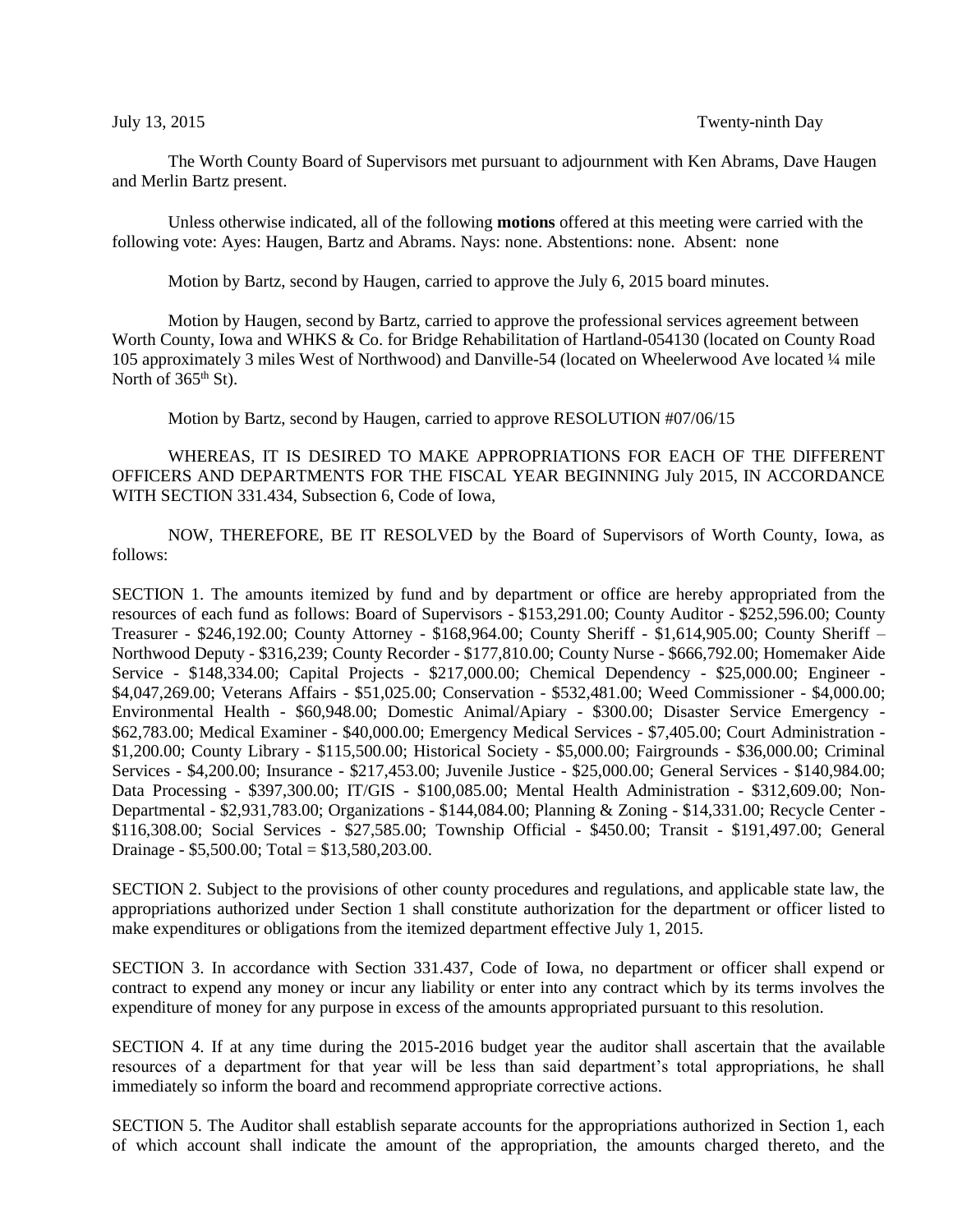unencumbered balance. The Auditor shall report the status of such accounts to the applicable departments and officers quarterly during the 2015-2016 budget year.

SECTION 6. All appropriations authorized pursuant to this resolution lapse at the close of business June 30, 2015.

The above and foregoing resolution was adopted by the Board of Supervisors in Worth County, Iowa, on July 13, 2015 by the following vote:

AYES: Abrams, Haugen, & Bartz NAYES: None ABSENT:

Signed: Kenneth J. Abrams, Chairperson; Dave Haugen, Vice-Chairperson; Merlin Bartz, Supervisor

ATTEST: Jacki A. Backhaus, County Auditor

 Motion by Haugen, second by Bartz, carried to approve the FY15/16 salaries: Robert Aamodt-\$20.88/hr; Kenneth Abrams-\$30,649; Kimberly Anderson-\$37,175; Pamela Anderson-\$41,483.76; Rick Anderson- \$16.87/hr; Brett Backhaus-\$45,452; Jacki Backhaus - \$50,925; Gerald Bakken - \$11.96/hr; Merlin Bartz - \$30,149; James Berg - \$16.87/hr; Dan Block-\$45,634; Lisa Boeckholt-\$16.87/hr; Richard Brumm-\$113,957.24; Blair Brunsvold - \$20.88/hr;; Lynn Butler-\$20.88/hr; Margie Butler-\$17.44/hr; Shana Butler-\$37,619.52; Rick Christeson-\$20.88/hr; Randy Crawford-\$36,525; Alli Dingman - \$16.87/hr; Dustin Doty -\$10.00/hr; Dan Fank- \$54,076.43; Paul Ferley - \$1,200; Jeffrey Greve-\$54,805.01; Andy Grunhovd - \$50,108.25; Philip Hackbart - \$1,200; Gary Hanson-\$20.88/hr; Jacob Hanson-\$50,925; James Hanson-\$46,547; Megan Harms - \$16.87/hr; Dedra Harris - \$15.35/hr; Paula Harris-\$17.86/hr; Susan Hartwig-\$28,204.80; Dave Haugen - \$30,149; Stephanie Hengesteg-\$37,175; Debra Herweyer - \$1,200; Jolene Hickle-\$35,647; Shayne Hoch - \$50,108.25; Melissa Hoch - \$14.82/hr; Jerry Hopperstad - \$11.35/hr; Teri Horan-\$17.76/hr; Jean Hrubetz - \$12/hr; Raymond Huftalin-\$24.42/hr; Jacob Jackson - \$19.88/hr; Patricia Jaspers-\$16.87/hr; Shellie Johanns - \$33,101; Teresa Johnson-\$79,580.88; Jody Jones - \$56,176; Amy Jorgensen-\$37,175; Kristine Kirsch-\$16.87/hr; Jay Langenbau-\$63,619.34; Scott Lestrud-\$20.88/hr; Jesse Luther-\$52,485.95; Russell Meyer-\$55,918.34; Tori Meyer - \$12.27/hr; Sandra Mireles-\$4,000; Shannon Moore - \$26,609; Dean Mueller - \$20.00/hr; Diane Myli- \$55,244.88; Marlee Nelson-\$11.25/hr.; Ricky Oakland-\$21.96/hr; Cory Oleson-\$16.87/hr; William Oleson - \$14.82/hr; Laurie Olsen-\$35,648; Teresa Olson-\$50,925; Tammy Patterson-\$16.25/hr; Dennis Paulson - \$48,841.25; Valerie Paulson - \$16.87/hr; Edie Prazak-\$17.64/hr; Jessica Reyerson - \$37,872.72; James Rice - \$19.49/hr; Joel Rohne-\$62,744; Bob Rush - \$1,200; Adam Sauer - \$18,000; Brett Schmidt - \$16,682; Jason Schmidt-\$16.87/hr.; Zachary Schrupp - \$48,841.25; Jill Schutz-\$46,176; Isaac Short - \$48,841.25; John Smith- \$50,884.41; Laurie Springer - \$11.66/hr; Marilyn Stayner-\$16.87/hr & \$9,500; Brook Stein - \$50,108.25; Judy Stevens - \$30,690; Jim Tanner-\$12.62/hr; Ashley Thompson-\$11.96/hr; Timothy Tuttle-\$20.88/hr; Alan Venz- \$33.00/hr & \$3,273; Joan Vorland-\$32,641; Austin Walk - \$30,690; Brian Wallin - \$19.88/hr; Chad Wurtzel- \$50,993.67.

Motion by Bartz, second by Haugen, carried to recess the regular meeting.

Motion by Bartz, second by Haugen, carried to open the public hearing at 10:00 A.M. for the first reading of Ordinances #07.13.2015 & #07.13.2015A to set forth the rates established to provide water and wastewater services to the customers of the Worth County Interchange 214 Water Supply and Sanitary Sewer System. Public comment was heard.

Motion by Bartz, second by Haugen, carried to close the public hearing at 10:12 A.M.

Motion by Haugen, second by Bartz, carried to reconvene the regular meeting.

Motion by Haugen, second by Bartz, carried to approve the clerk of court's monthly report.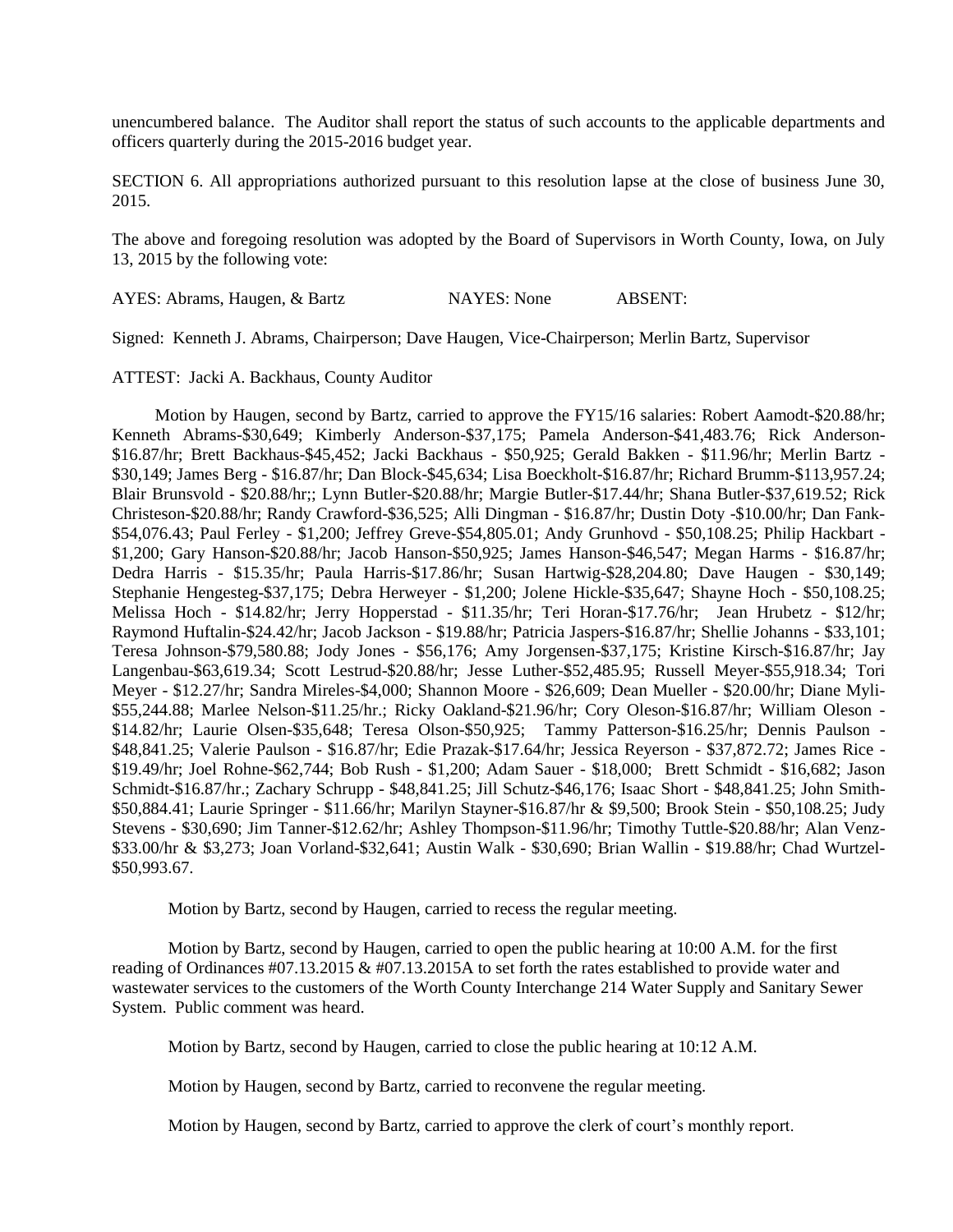Motion by Bartz, second by Haugen, carried to approve the upgrade in Pictometry services for the 2016 Flight from \$45,838.50 to \$70,964.00 with the condition to continue to explore opportunities to charge people utilizing the site for commercial use.

The following claims were approved:

| A & I Auto Body Inc             | Service-Con                     | 1,797.06  |
|---------------------------------|---------------------------------|-----------|
| Abrams, Kenneth                 | Reimb Exp-Sup                   | 986.48    |
| Ag Power Enterprises Inc        | Supplies-Con                    | 225.21    |
| Agvantage Fs Inc                | Fuel-Gsr                        | 2,722.79  |
| Alliance Technologies Inc       | Service-Dap                     | 146.25    |
| <b>Alliant Energy</b>           | Service-Con                     | 1,073.47  |
| Ameripride Services Inc         | Service-Gsr                     | 34.90     |
| Anderson, Rick                  | Service-Shf                     | 263.36    |
| Aramark                         | Service-Eng                     | 431.96    |
| <b>Austin Office Products</b>   | Supplies-Shf                    | 45.43     |
| B & J Water Conditioning Inc    | Service-Gsr                     | 345.50    |
| B & W Control Specialists       | $\sim$ 5.00 Dd22 Ditch Spraying | 4,394.41  |
| <b>Bcn</b> Telecom              | Service-Gsr                     | 144.95    |
| <b>Black Hills Energy Inc</b>   | Service-Eng                     | 87.98     |
| <b>Bmc Aggregates Lc</b>        | Rock-Eng                        | 8,298.58  |
| Bolton & Menk Inc               | ~5.00 Dd21 West Tile Imprv      | 56,358.00 |
| Bp                              | Fuel-Eng                        | 109.77    |
| Brumm, Richard                  | Reimb-Eng                       | 50.00     |
| Business Forms & Systems Co     | Supplies-Trs                    | 387.98    |
| Butler, Scott                   | Service-Shf                     | 131.68    |
| Butler, Shana                   | Mileage-Phd                     | 17.15     |
| C J Cooper & Associates Inc     | Service-Eng&Con                 | 175.00    |
| <b>Card Center</b>              | Exp-It/Gis/Dap                  | 390.89    |
| <b>Carquest Auto Parts Inc</b>  | Supplies-Con                    | 2,163.52  |
| Central Ia Tourism Region       | Fy16 Dues-Ndp                   | 400.00    |
| Century Ag Inc                  | $~5.00$ Dd 23 Lat 9             | 762.82    |
| Centurylink                     | Service-Eng                     | 40.45     |
| <b>Certified Laboratories</b>   | Fuel-Eng                        | 606.10    |
| City Of Fertile                 | Service-Eng                     | 61.57     |
| City Of Joice                   | Service-Eng                     | 38.57     |
| City Of Kensett                 | Service-Eng                     | 44.20     |
| <b>City Of Manly</b>            | Service-Eng                     | 43.18     |
| City Of Northwood               | Service-Eng                     | 503.75    |
| <b>Class C Solutions Group</b>  | Supplies-Eng                    | 761.44    |
| <b>Cnh Capital Plus Account</b> | Supplies-Eng                    | 1,544.75  |
| Crisis Intervention Service     | Fy16 Appro-Org                  | 1,000.00  |
| Dave Syverson Inc               | Parts-Eng                       | 110.19    |
| Diamond Mowers Inc              | Parts-Eng                       | 44.20     |
| <b>Ed Roehr Safety Products</b> | Supplies-Shf                    | 86.75     |
| Elderbridge Agency              | Fy16 Appro-Org                  | 2,533.00  |
| <b>Electronic Engineering</b>   | Fy16 Service-Ema                | 29.70     |
| <b>Elk Grove Cemetery</b>       | Fy16 Appro-Vaf                  | 2.00      |
| Erlandson, Alex                 | Service-Shf                     | 131.68    |
| Falkstone Llc                   | Rock-Eng                        | 3,139.07  |
| <b>Fallgatter's Market</b>      | Supplies-Con                    | 1,142.16  |
| <b>Fastenal Company</b>         | Parts-Eng                       | 221.00    |
| Fertile Pronto                  | Fuel-Eng                        | 126.23    |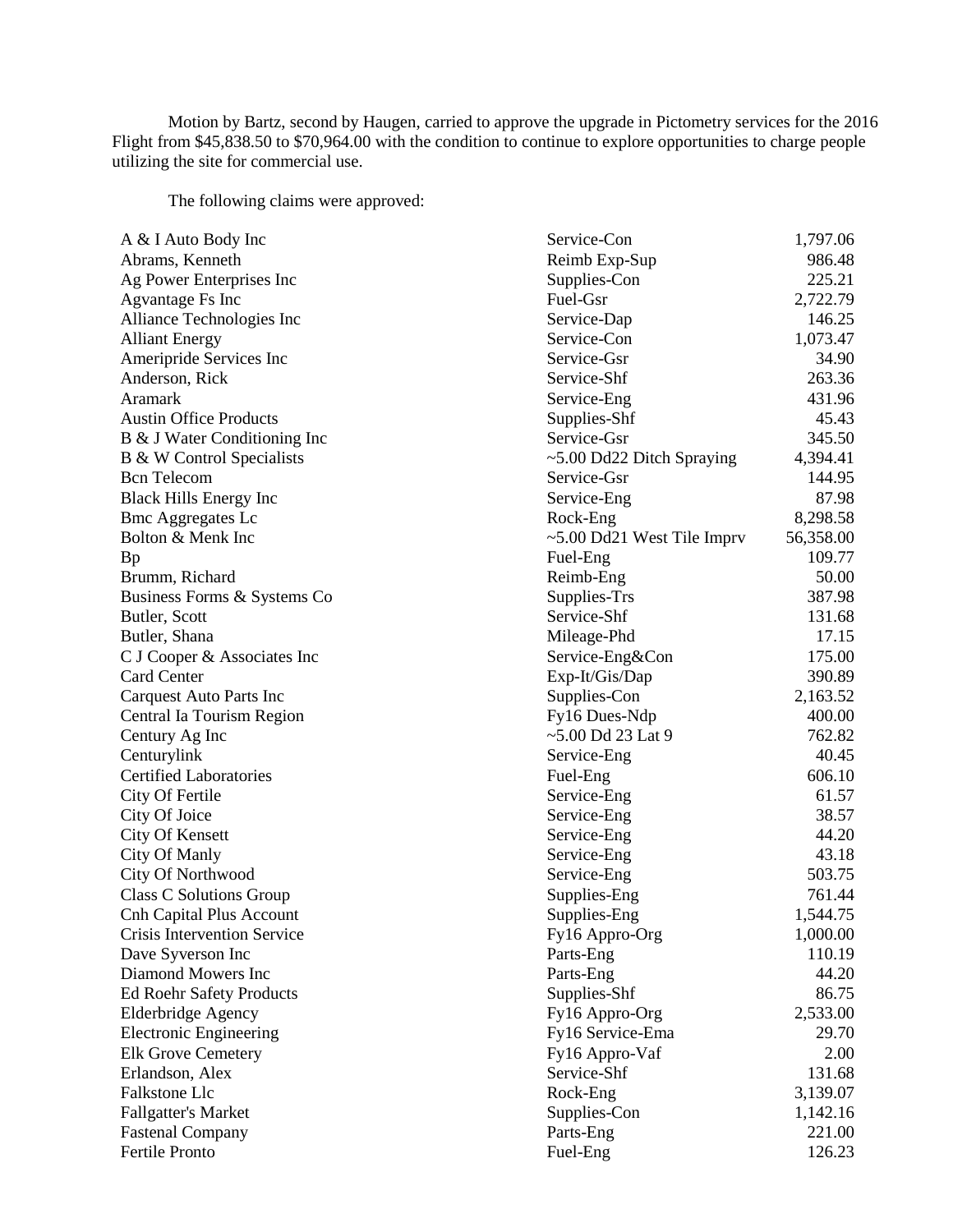| Fertile Public Library                      | Fy16 Appro-Org                    | 8,250.00  |
|---------------------------------------------|-----------------------------------|-----------|
| Fertile Reminder                            | Service-Shf                       | 8.00      |
| <b>Floyd County Sheriff</b>                 | Service-Aty                       | 23.50     |
| Frank Dunn Company                          | Supplies-Eng                      | 749.00    |
| Fredrickson, Kenneth                        | Service-Wec                       | 116.14    |
| Geocomm Inc                                 | Service-E911                      | 9,194.00  |
| Goodwin Law Office, Pc                      | ~5.00 Dd23 Prof Services          | 2,474.09  |
| <b>Grafton Public Library</b>               | Fy16 Appro-Org                    | 8,250.00  |
| Greve Law Office                            | Exp-Aty                           | 90.50     |
| Haugen, David                               | Mileage-Sup                       | 37.44     |
| Healthworks                                 | Service-Con                       | 60.00     |
| Healthy Harvest Of No Ia                    | Fy16 Appro-Org                    | 1,900.00  |
| <b>Heartland Asphalt Inc</b>                | Supplies-Eng                      | 146.72    |
| Heiken, David                               | Supplies-Con                      | 2,171.99  |
| Helgeson, Gloria                            | Refund-Con                        | 80.00     |
|                                             | Service-Shf                       | 270.77    |
| Hepperly, Brian                             |                                   | 105.00    |
| Huber Supply Co Inc                         | Service-Eng                       |           |
| Hudson, James                               | $\approx$ 5.00 Dd23 Prof Services | 2,300.25  |
| Humane Society Of No Ia                     | Fy16 Appro-Org                    | 750.00    |
| I35/105 Welcome Center Inc.                 | H/M Tax-Org                       | 13,117.09 |
| Ia Dept Of Natural Resources                | Fy16 Fees-Con                     | 877.07    |
| Ia Economic Development Auth, Homebase Iowa | Fy16 Appro-Org                    | 5,000.00  |
| Ia Law Enforcement Academy                  | Edu-Shf                           | 500.00    |
| Ia Secretary Of State                       | Service-Shf                       | 60.00     |
| Imwca                                       | Wk Comp Prem-Ins                  | 6,765.00  |
| Ipac                                        | Fy16 Fees-Aud                     | 1,613.00  |
| Isac                                        | Fy16 Dues-Org                     | 5,500.00  |
| Iscta                                       | Dues-Trs                          | 325.00    |
| Jackson, Jake                               | Reimb-Eng                         | 150.00    |
| <b>Johnson Vinyl Graphics</b>               | Service-Con                       | 120.00    |
| Joice Public Library                        | Fy16 Appro-Org                    | 8,250.00  |
| <b>Kensett Cemetery</b>                     | Fy16 Appro-Vaf                    | 176.00    |
| Kensett Public Library                      | Fy16 Appro-Org                    | 8,250.00  |
| Kinney Memorial Library                     | Fy16 Appro-Org                    | 8,250.00  |
| Kirschbaum Elec & Plumbing                  | Service-Con                       | 1,798.00  |
| Knudtson, Kirby                             | Service-Shf                       | 44.65     |
| L R Falk Const Co                           | Rock-Eng                          | 74,201.55 |
| Lake Mills Graphic Inc                      | Service-Shf                       | 36.00     |
| Larsen Plumbing & Heating Inc               | Service-Gsr                       | 1,046.48  |
| Lehmkuhl, David J                           | Trees-Con                         | 1,050.00  |
| Lund, Brian                                 | Service-Shf                       | 131.68    |
| Mail Services Llc                           | Service-Trs                       | 289.36    |
| Manly Cemetery Association                  | Fy16 Appro-Vaf                    | 318.00    |
| Manly Congregate Meals Budget               | Fy16 Appro-Org                    | 1,050.00  |
| Manly Junction Signal                       | Service-Con                       | 691.50    |
| Manly Public Library                        | Fy16 Appro-Org                    | 8,250.00  |
| Manly Senior Citizens Inc                   | Fy16 Appro-Org                    | 1,150.00  |
| Marco Inc                                   | Service-Dap                       | 311.41    |
| Mark's Tractor Inc                          | Parts-Eng                         | 231.55    |
| Martin Marietta Materials Inc               | Rock-Eng                          | 9,888.85  |
| Mason City Honda                            | Service-Ema                       | 89.99     |
| Mediacom                                    | Service-Gsr                       | 1,803.50  |
| Menards Inc                                 | Supplies-Eng                      | 179.94    |
|                                             |                                   |           |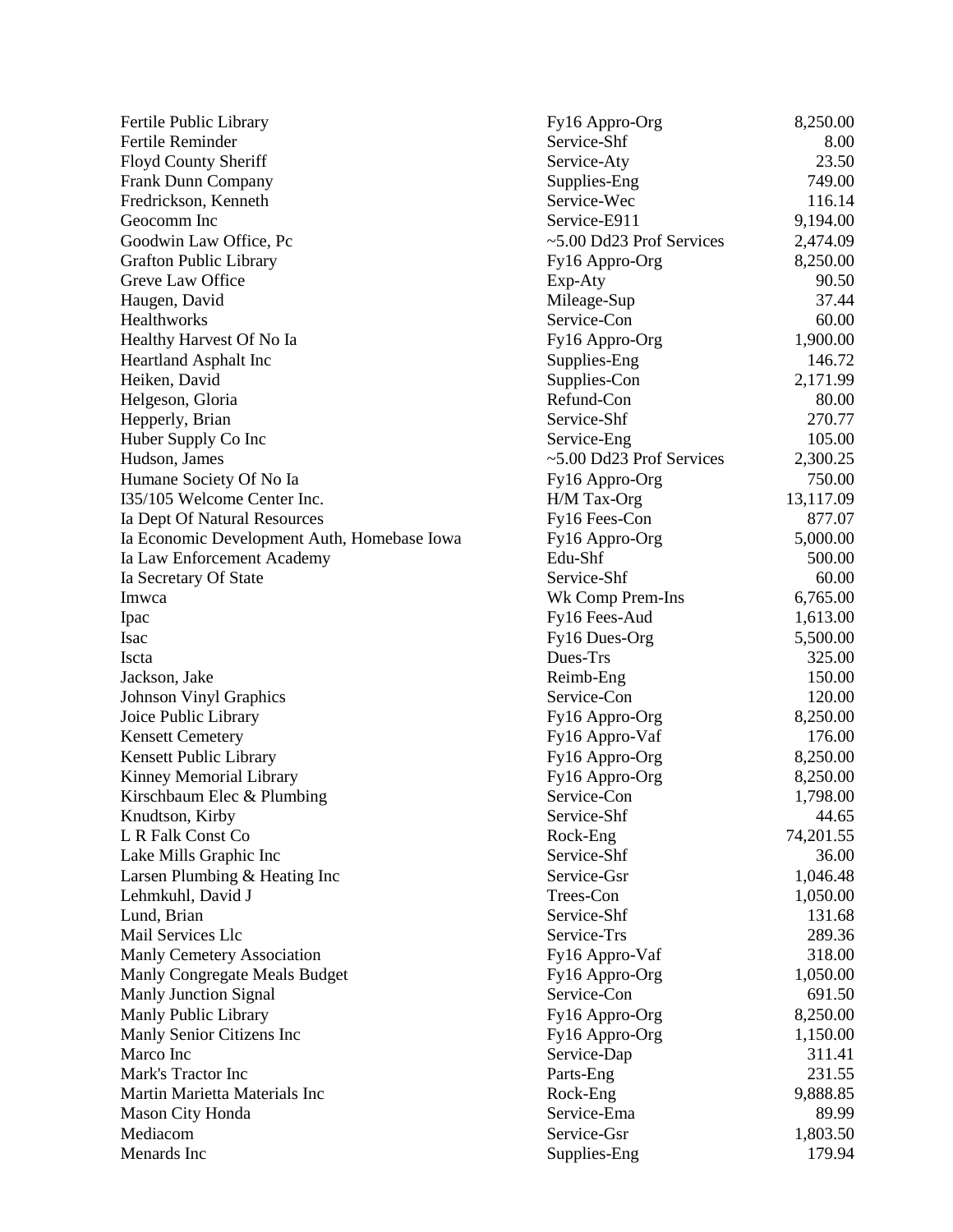| Midwest Pipe Supply Inc               | Supplies-Eng               | 135.90    |
|---------------------------------------|----------------------------|-----------|
| Mike's C & O Tire                     | Parts-Shf                  | 511.68    |
| Mireles, Sandra                       | Mileage-Mha                | 395.72    |
| Myli, Diane                           | Mileage-Phd                | 13.40     |
| Napa Auto Parts                       | Supplies-Eng               | 50.52     |
| <b>Next Generation Technologies</b>   | Service-Mha                | 325.00    |
| Niacog                                | Fy16 Dues-Org              | 13,883.92 |
| North Central Ia Narcotics Tas        | Fy Dues-Shf                | 3,214.50  |
| North Central Regional                | Fy16 Fees-Dis/Ema          | 5,318.60  |
| North Iowa Media Group                | Service-Eng                | 803.88    |
| Northwood Ag Products                 | Supplies-Con               | 4,796.00  |
| Northwood Anchor Inc                  | Service-Juj                | 1,727.59  |
| Northwood Lumber                      | Supplies-Con               | 237.47    |
| Northwood Meals On Wheels             | Fy16 Appro-Org             | 1,050.00  |
| Northwood Public Library              | Fy16 Appro-Org             | 8,250.00  |
| Northwood Sanitation Llc              | Service-Gsr                | 181.50    |
| Northwood Senior Center Inc           | Fy16 Appro-Org             | 1,150.00  |
| Northwood True Value                  | <b>Supplies Credit-Eng</b> | 206.94    |
| Northwoods State Bank                 | Service-Rec                | 89.06     |
|                                       |                            | 106.65    |
| Oakland, Ricky                        | Reimb-Eng                  |           |
| <b>Olson Trading Post Inc</b>         | Supplies-Eng               | 511.21    |
| Operation Lz, Inc                     | Fy16 Appro-Org             | 2,360.00  |
| Peterson Excavating & Drainage        | ~5.00 Dd 26 Tile Repair    | 1,468.87  |
| Plunkett's Pest Control Inc           | Service-Shf                | 50.00     |
| Prazak, Edie                          | Mileage-Phd                | 45.95     |
| <b>Premier Cleaners</b>               | Service-Shf                | 57.30     |
| Printing Services Inc                 | Supplies-Dap               | 161.41    |
| Pritchard's Of Northwood Inc          | Service-Shf                | 651.97    |
| Quam, Bruce                           | Service-Ema                | 125.00    |
| Quam, Wyatt                           | Service-Shf                | 131.68    |
| R80 Llc                               | Fuel-Eng                   | 186.68    |
| Ram Systems                           | Service-Phd                | 695.00    |
| Rapids Reproductions, Inc.            | Supplies-Eng               | 176.44    |
| Reyerson, David                       | Service-Shf                | 131.68    |
| Reyerson, Jessica                     | Mileage-Phd                | 22.00     |
| Rognes Bros Excavating Inc            | $\sim$ 5.00 Dd17 Lat 2 H   | 3,510.00  |
| Rohne, Joel                           | Mileage-It/Gis             | 160.16    |
| Roto-Rooter Of Mason City, Corey Lief | Service-Shf                | 100.00    |
| <b>Rsvp</b>                           | Fy16 Appro-Org             | 2,250.00  |
| <b>Sacred Heart Cemetery</b>          | Fy16 Appro-Vaf             | 136.00    |
| Schutz, Jill                          | Mileage-Phd                | 2.50      |
| <b>Shell Rock Cemetery Assn</b>       | Fy16 Appro-Vaf             | 122.00    |
| Shield Technology Corporation         | Service-Shf                | 15,022.50 |
| <b>Silver Lake Cemetery</b>           | Fy16 Appro-Vaf             | 232.00    |
| Soil & Water Conservation Dist        | Fy16 Appro-Org             | 1,000.00  |
| <b>Staples Credit Plan</b>            | Supplies-Ema               | 105.96    |
| Stephens-Peck Inc                     | Service-Trs                | 85.00     |
| <b>Sunset Rest Cemetery</b>           | Fy16 Appro-Vaf             | 826.00    |
| The Schneider Corporation             | Edu-Asr                    | 9,660.00  |
| The Sidwell Company                   | Service-Dap                | 2,950.00  |
| Us Cellular                           | Service-Eng                | 147.88    |
| Vanguard Appraisals Inc               | Service-Asr                | 8,650.00  |
| Venz, Al                              | Reimb-Eng                  | 229.98    |
|                                       |                            |           |